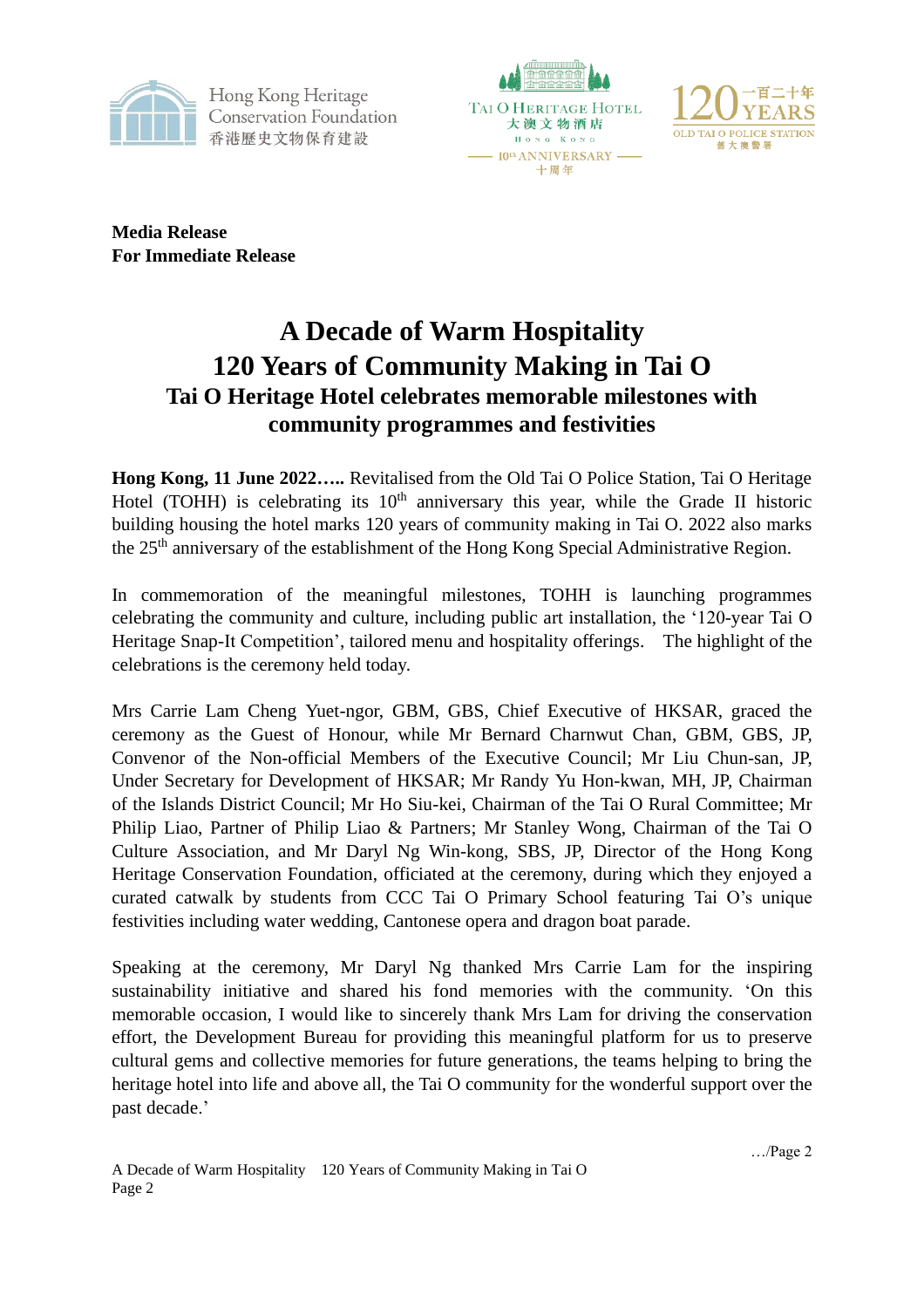





Since opening in March 2012, TOHH has been operating as a not-for-profit social enterprise with surpluses channelled to maintenance of the site. It has welcomed more than 1.7 million visitors from Hong Kong and overseas. TOHH contributes to the sustainable development of the local economy and eco-tourism through the provision of employment opportunities, engagement of local service providers, use of local ingredients and provision of docent tours. Today, half of its workforce comes from Tai O and Lantau. TOHH has been recognised by local and international communities for its engagement with the community, including an Award of Merit at the 2013 UNESCO Asia-Pacific Awards for Cultural Heritage Conservation.

'We are thankful to the Tai O community and friends for the great support on this wondrous journey. We look forward to creating more exciting Tai O stories together,' adds Mr Ng.

### **Community programmes and festivities:**

| Community   | The Hong Kong Heritage Conservation Foundation has partnered with CCC<br>Tai O Primary School on the launch of the School Development Programme<br>to support development of students, teachers' training, school facilities and<br>conservation of natural environment.                                                                                                                                                   |
|-------------|----------------------------------------------------------------------------------------------------------------------------------------------------------------------------------------------------------------------------------------------------------------------------------------------------------------------------------------------------------------------------------------------------------------------------|
|             | The Hong Kong Heritage Conservation Foundation launched the Hospitality<br>Young Leaders Programme in 2020, which provides aspiring local graduates<br>with 12 months of comprehensive training in hospitality, eco-tourism and<br>heritage conservation, including stints at Tai O Heritage Hotel. The<br>award-winning programme has been well received, with the third year of<br>programme starting in July 2022.      |
|             | The Hong Kong Heritage Conservation Foundation continues the Tai O Stilt<br>House Restoration Programme, which it initiated in 2018. Through the<br>programme, stilt houses in Tai O are repaired and restored, especially for the<br>elderly, so as to conserve the intangible cultural value of the village. The<br>project has seen ten stilt houses restored and more houses are expected to be<br>restored this year. |
| Hospitality | TOHH has undertaken a comprehensive renovation of the nine guest rooms<br>to provide visitors with a refreshing and immersive experience.<br>The 10 <sup>th</sup> Anniversary Special Afternoon Tea Set, featuring time-honoured                                                                                                                                                                                           |
|             | dishes with local ingredients and authentic flavours, will be offered as a<br>limited-time offer at HK\$120 from 12 June to 30 September 2022.                                                                                                                                                                                                                                                                             |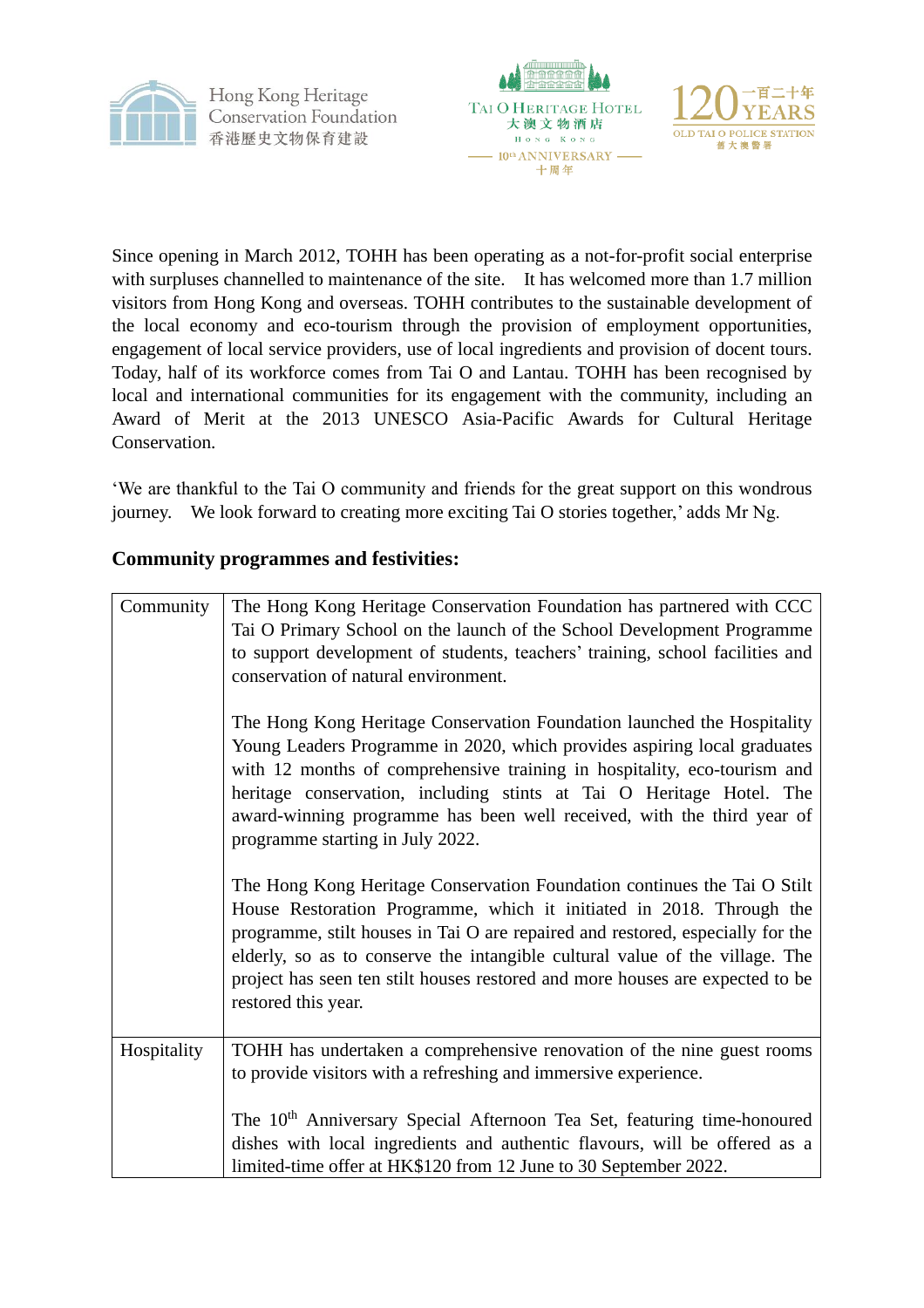

Hong Kong Heritage **Conservation Foundation** 香港歷史文物保育建設





A Decade of Warm Hospitality 120 Years of Community Making in Tai O Page 3

| Cultural   | TOHH has initiated ArtWalk@Tai O, a public art programme. The two                                                                                                                                            |  |  |  |
|------------|--------------------------------------------------------------------------------------------------------------------------------------------------------------------------------------------------------------|--|--|--|
| Experience | phases see the launch of ten murals at various locations of the village                                                                                                                                      |  |  |  |
|            | celebrating the beauty and character of Tai O. The third phase was heralded<br>by See Through Tai O, which comprised a paper-cutting-inspired wooden                                                         |  |  |  |
|            |                                                                                                                                                                                                              |  |  |  |
|            | panel and 120 colourful fishes hand-painted by Tai O students and hotel                                                                                                                                      |  |  |  |
|            | volunteers, and brought joy to the neighbourhood at the Chinese New Year.                                                                                                                                    |  |  |  |
|            | The '120-year Tai O Heritage Snap-It Competition' will be launched in<br>summer 2022. Twenty winners will enjoy a perfect getaway at TOHH,<br>starting with a warm welcome with pick-up service in the city. |  |  |  |

#### **About Tai O Heritage Hotel**

Tai O Heritage Hotel, graded as a Grade II historic building by the Antiquities Advisory Board, was revitalised from the old Tai O Police Station, a history-steeped building dating back to 1902. It is now home to nine colonial-style rooms, a Heritage Interpretation Centre and a glass-roofed open-view restaurant Tai O Lookout. Since its opening in 2012, the Hotel has received over 1.7 million visitors. As a non-profit-making social enterprise, Tai O Heritage Hotel is committed to engaging the public in bolstering Tai O's local economy, achieving synergy with local communities, and promoting heritage conservation, tourism and green living.

Shek Tsai Po Street, Tai O, Lantau Island, Hong Kong +852 2985 8383 Fax: +852 2985 8881 [info@taioheritagehotel.com](mailto:info@taioheritagehotel.com) [www.taioheritagehotel.com](http://www.taioheritagehotel.com/)

#### **About Hong Kong Heritage Conservation Foundation Limited**

Hong Kong Heritage Conservation Foundation Limited (HCF) is a non-profit-making organisation established by the Ng Teng Fong Family in March 2008. It identifies and showcases the heritage significance of historical projects in both Hong Kong and Singapore.

HCF holds the belief that conservation of cultural heritage helps the community to build a sense of identity and strengthen relationships in society. The primary objectives of HCF are to revitalise and conserve historic buildings, and to promote the appreciation and importance of cultural heritage to the community.

Directors of HCF are enthusiastic supporters of community initiatives, and possess considerable experience in heritage buildings revitalisation projects. They have been actively involved in many heritage projects, including Tai O Heritage Hotel, The Fullerton Hotel Singapore, The Fullerton Waterboat House, Clifford Pier and Far East Square.

# # #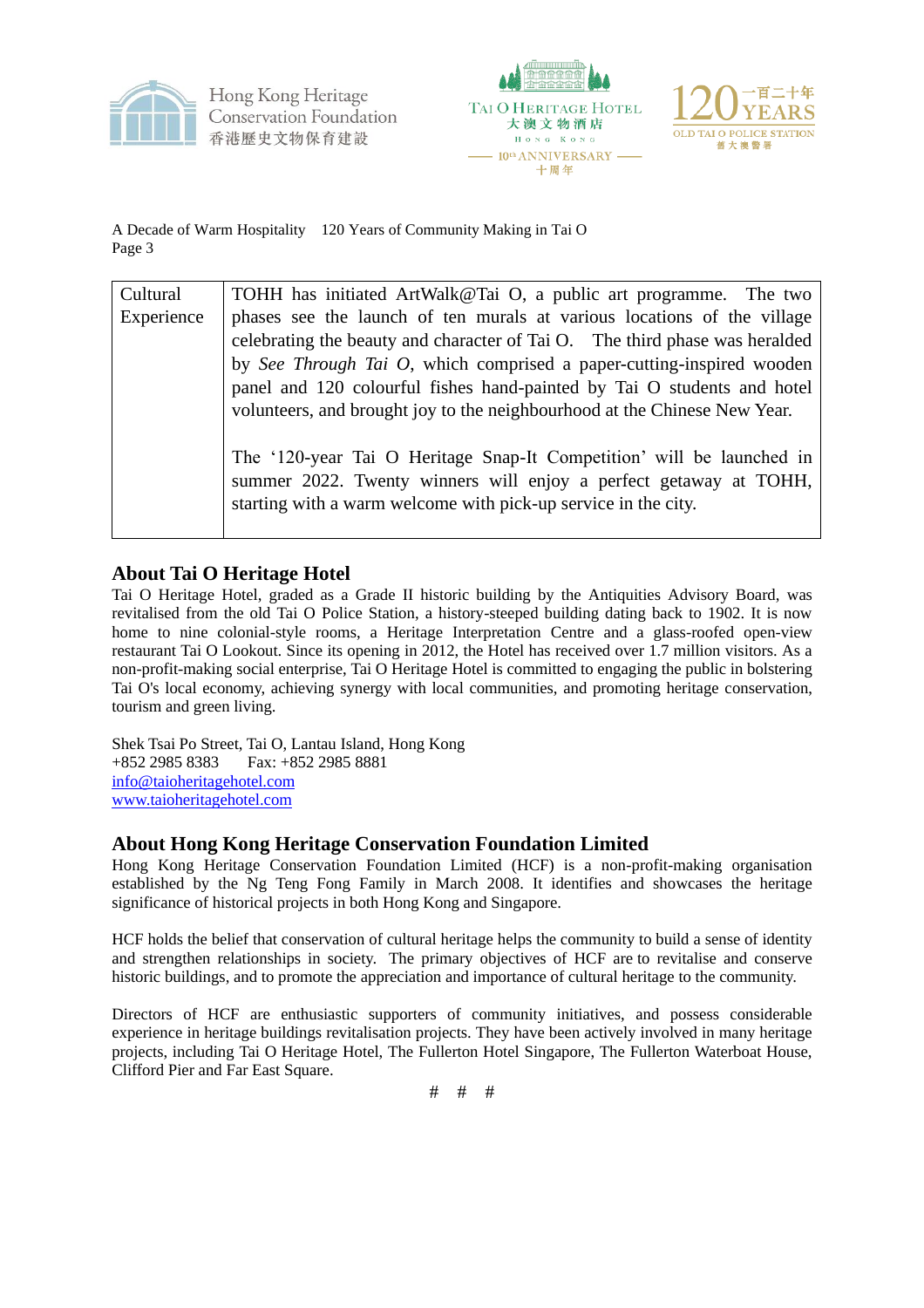

Hong Kong Heritage **Conservation Foundation** 香港歷史文物保育建設





# **Photo Captions**

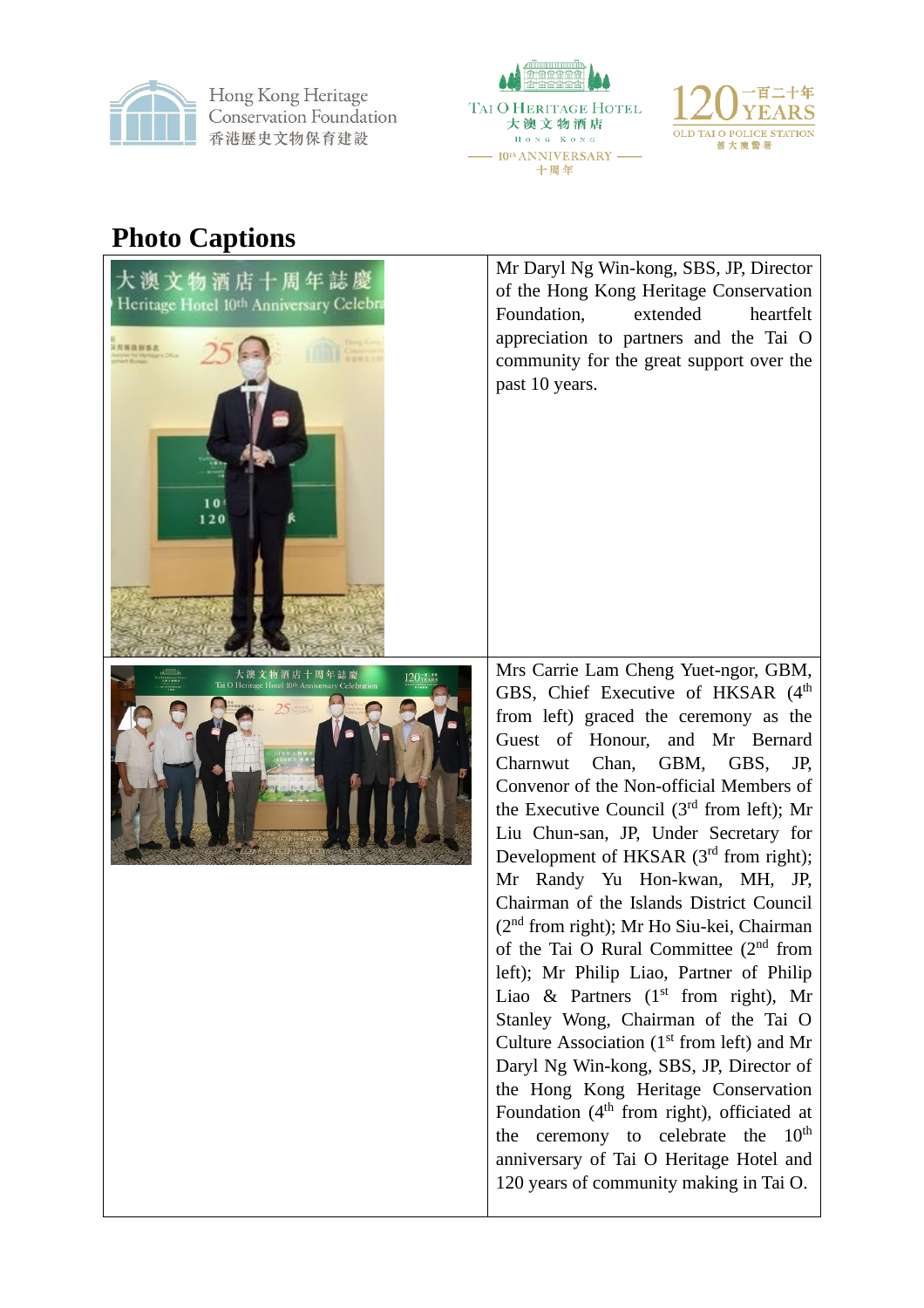

Hong Kong Heritage<br>Conservation Foundation 香港歷史文物保育建設





| 物酒店十周年誌慶<br>Thi O Heritage Hotel 10th Anniversary Celebration                                                                                              | Mr Daryl Ng Win-kong (right), SBS, JP,<br>Director of the Hong Kong Heritage<br>Foundation,<br>extended<br>Conservation<br>sincere appreciation to Mrs Carrie Lam<br>Cheng Yuet-ngor (left), GBM, GBS,<br>Chief Executive of HKSAR, for the<br>inspiring sustainability initiative.                                                                      |
|------------------------------------------------------------------------------------------------------------------------------------------------------------|----------------------------------------------------------------------------------------------------------------------------------------------------------------------------------------------------------------------------------------------------------------------------------------------------------------------------------------------------------|
| 大澳文物酒店十周年誌慶<br>$120$ <sub>year</sub><br>Thi O Heritage Hotel 10th Ann<br>urv Celebrition<br><b>California</b><br>督教會大渡小學<br>學校發展計劃<br>正式收益<br><b>STORY</b> | The Hong Kong Heritage Conservation<br>Foundation has partnered with CCC Tai O<br>Primary School on the launch of the<br>School Development Programme to<br>support development of<br>students,<br>teachers' training, school facilities and<br>conservation of natural environment.                                                                     |
| 大澳文物酒店十周年誌慶<br>$120$ <sub>1</sub><br>Tai O Heritage Hotel 10th Anniversary Celebration<br>$\Omega$ interest                                                | Mr Stanley Wong (right), Chairman of the<br>Tai O Culture Association, and a young<br>Tai O artist $(1st$ from left) painted the<br>beautiful scenery of Tai O and Tai O<br>Heritage Hotel together. They presented<br>the beautiful drawing to Mrs Lam (2 <sup>nd</sup> )<br>from left) on behalf of the Tai O<br>community as a token of appreciation. |